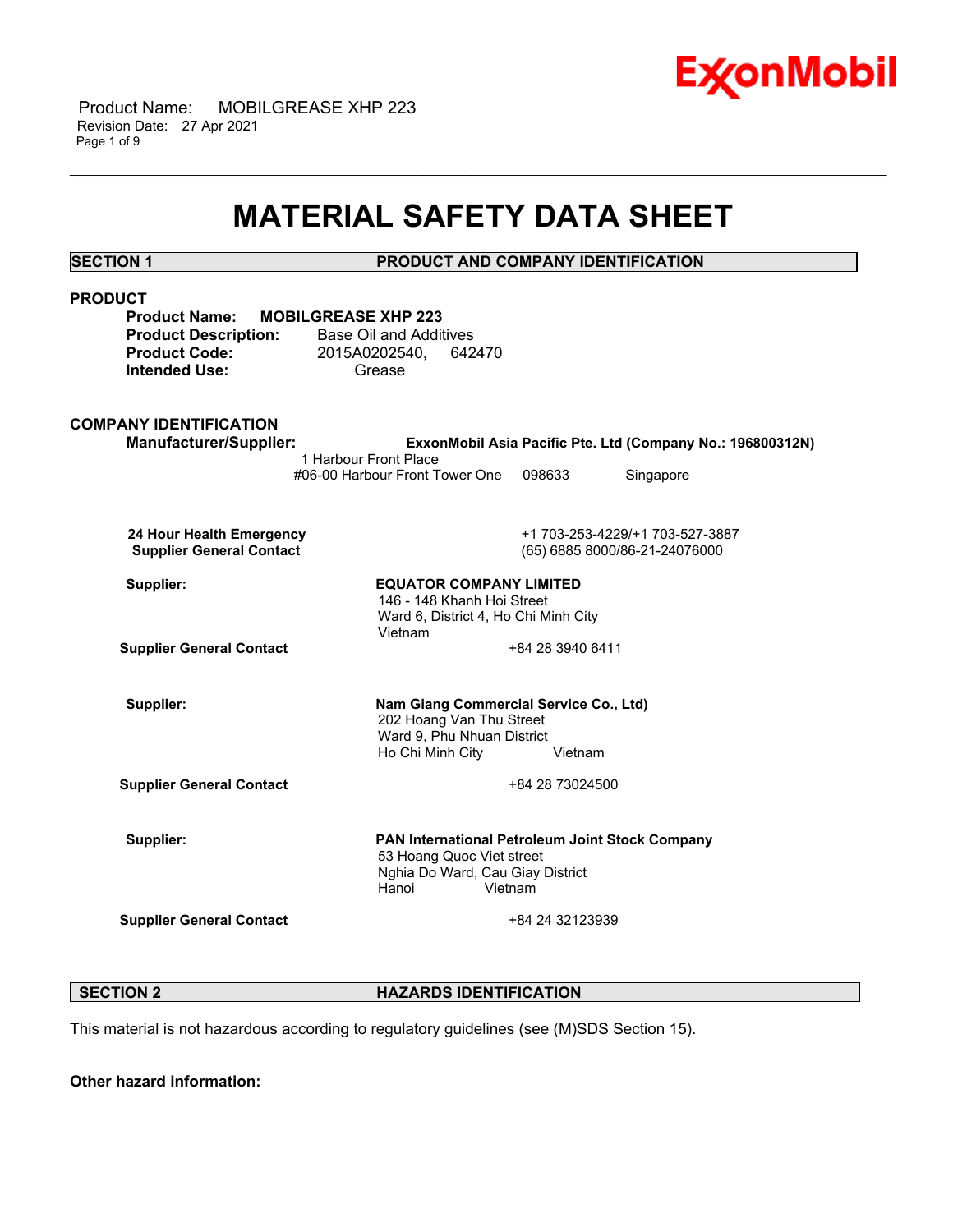

 Product Name: MOBILGREASE XHP 223 Revision Date: 27 Apr 2021 Page 2 of 9

#### **PHYSICAL / CHEMICAL HAZARDS**

No significant hazards.

#### **HEALTH HAZARDS**

 High-pressure injection under skin may cause serious damage. Excessive exposure may result in eye, skin, or respiratory irritation.

\_\_\_\_\_\_\_\_\_\_\_\_\_\_\_\_\_\_\_\_\_\_\_\_\_\_\_\_\_\_\_\_\_\_\_\_\_\_\_\_\_\_\_\_\_\_\_\_\_\_\_\_\_\_\_\_\_\_\_\_\_\_\_\_\_\_\_\_\_\_\_\_\_\_\_\_\_\_\_\_\_\_\_\_\_\_\_\_\_\_\_\_\_\_\_\_\_\_\_\_\_\_\_\_\_\_\_\_\_\_\_\_\_\_\_\_\_\_

#### **ENVIRONMENTAL HAZARDS**

No significant hazards.

**NOTE:** This material should not be used for any other purpose than the intended use in Section 1 without expert advice. Health studies have shown that chemical exposure may cause potential human health risks which may vary from person to person.

#### **SECTION 3 COMPOSITION / INFORMATION ON INGREDIENTS**

This material is defined as a mixture.

#### **Hazardous Substance(s) or Complex Substance(s) required for disclosure**

| <b>Name</b>                                            | CAS#       | Concentration* | <b>GHS Hazard Codes</b> |
|--------------------------------------------------------|------------|----------------|-------------------------|
| <b>IBENZENAMINE, N-PHENYL-, REACTION PRODUCTS WITH</b> | 68411-46-1 | $-5\%$         | H316, H402, H412        |
| 2.4.4-TRIMETHYLPENTENE                                 |            |                |                         |
| <b>IZINC DIALKYL DITHIOPHOSPHATE</b>                   | 68457-79-4 | $-52.5%$       | H315, H318, H401, H411  |

\* All concentrations are percent by weight unless material is a gas. Gas concentrations are in percent by volume.

#### **SECTION 4 FIRST AID MEASURES**

#### **INHALATION**

Under normal conditions of intended use, this material is not expected to be an inhalation hazard.

#### **SKIN CONTACT**

Wash contact areas with soap and water. If product is injected into or under the skin, or into any part of the body, regardless of the appearance of the wound or its size, the individual should be evaluated immediately by a physician as a surgical emergency. Even though initial symptoms from high pressure injection may be minimal or absent, early surgical treatment within the first few hours may significantly reduce the ultimate extent of injury.

#### **EYE CONTACT**

Flush thoroughly with water. If irritation occurs, get medical assistance.

#### **INGESTION**

First aid is normally not required. Seek medical attention if discomfort occurs.

#### **NOTE TO PHYSICIAN**

None

#### **SECTION 5 FIRE FIGHTING MEASURES**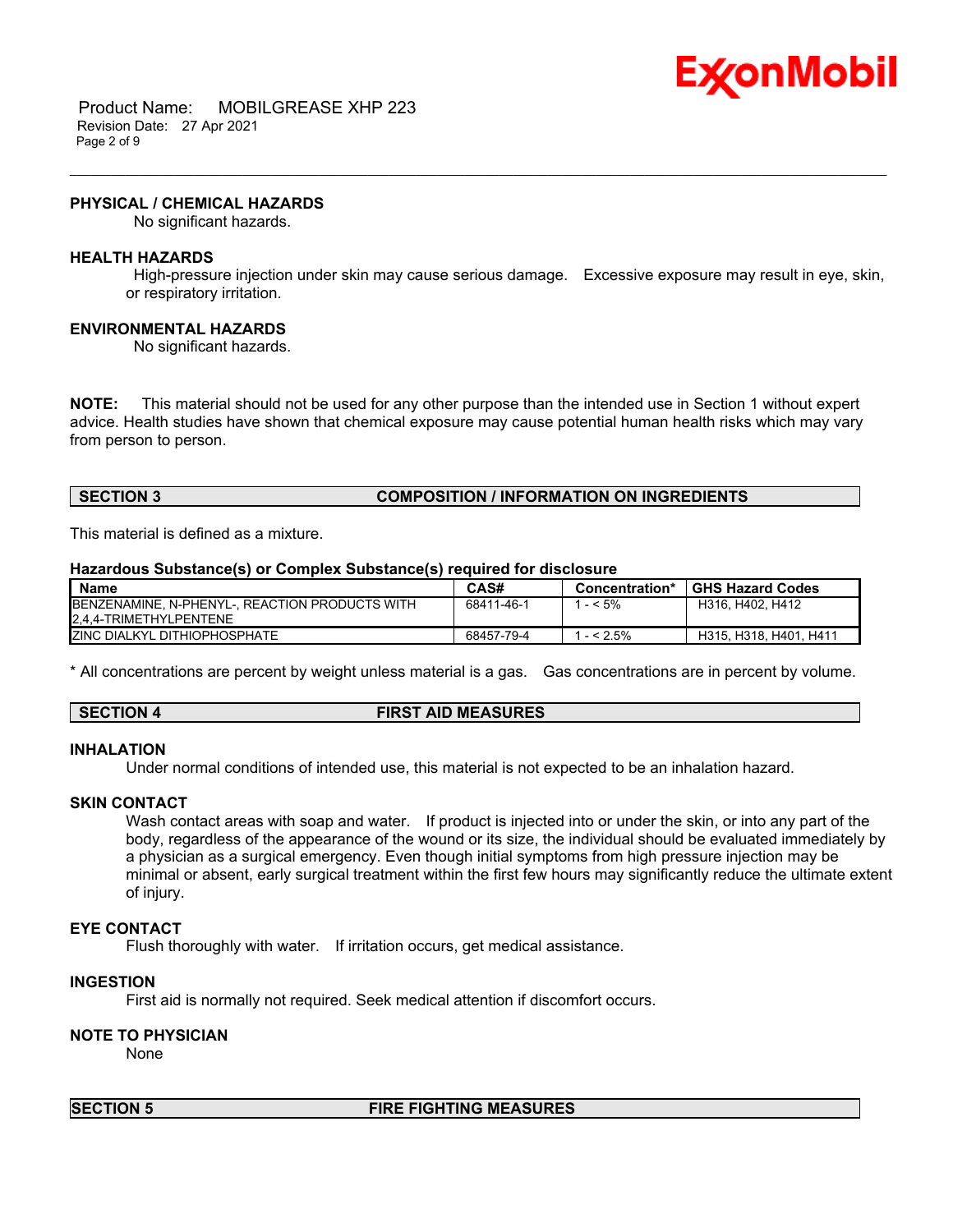# Ex⁄onMobil

 Product Name: MOBILGREASE XHP 223 Revision Date: 27 Apr 2021 Page 3 of 9

#### **EXTINGUISHING MEDIA**

**Appropriate Extinguishing Media:** Use water fog, foam, dry chemical or carbon dioxide (CO2) to extinguish flames.

\_\_\_\_\_\_\_\_\_\_\_\_\_\_\_\_\_\_\_\_\_\_\_\_\_\_\_\_\_\_\_\_\_\_\_\_\_\_\_\_\_\_\_\_\_\_\_\_\_\_\_\_\_\_\_\_\_\_\_\_\_\_\_\_\_\_\_\_\_\_\_\_\_\_\_\_\_\_\_\_\_\_\_\_\_\_\_\_\_\_\_\_\_\_\_\_\_\_\_\_\_\_\_\_\_\_\_\_\_\_\_\_\_\_\_\_\_\_

**Inappropriate Extinguishing Media:** Straight Streams of Water

#### **FIRE FIGHTING**

**Fire Fighting Instructions:** Evacuate area. Prevent runoff from fire control or dilution from entering streams, sewers, or drinking water supply. Firefighters should use standard protective equipment and in enclosed spaces, self-contained breathing apparatus (SCBA). Use water spray to cool fire exposed surfaces and to protect personnel.

**Hazardous Combustion Products:** Aldehydes, Incomplete combustion products, Oxides of carbon, Smoke, Fume, Sulfur oxides

#### **FLAMMABILITY PROPERTIES**

**Flash Point [Method]:** >246°C (475°F) [EST. FOR OIL, ASTM D-92 (COC)] **Flammable Limits (Approximate volume % in air):** LEL: N/D UEL: N/D **Autoignition Temperature:** N/D

## **SECTION 6 ACCIDENTAL RELEASE MEASURES**

#### **NOTIFICATION PROCEDURES**

In the event of a spill or accidental release, notify relevant authorities in accordance with all applicable regulations.

#### **PROTECTIVE MEASURES**

Avoid contact with spilled material. See Section 5 for fire fighting information. See the Hazard Identification Section for Significant Hazards. See Section 4 for First Aid Advice. See Section 8 for advice on the minimum requirements for personal protective equipment. Additional protective measures may be necessary, depending on the specific circumstances and/or the expert judgment of the emergency responders.

For emergency responders: Respiratory protection: respiratory protection will be necessary only in special cases, e.g., formation of mists. Half-face or full-face respirator with filter(s) for dust/organic vapor or Self Contained Breathing Apparatus (SCBA) can be used depending on the size of spill and potential level of exposure. If the exposure cannot be completely characterized or an oxygen deficient atmosphere is possible or anticipated, SCBA is recommended. Work gloves that are resistant to hydrocarbons are recommended. Gloves made of polyvinyl acetate (PVA) are not water-resistant and are not suitable for emergency use. Chemical goggles are recommended if splashes or contact with eyes is possible. Small spills: normal antistatic work clothes are usually adequate. Large spills: full body suit of chemical resistant, antistatic material is recommended.

#### **SPILL MANAGEMENT**

**Land Spill:** Scrape up spilled material with shovels into a suitable container for recycle or disposal.

**Water Spill:** Stop leak if you can do it without risk. Confine the spill immediately with booms. Warn other shipping. Skim from surface.

Water spill and land spill recommendations are based on the most likely spill scenario for this material; however, geographic conditions, wind, temperature, (and in the case of a water spill) wave and current direction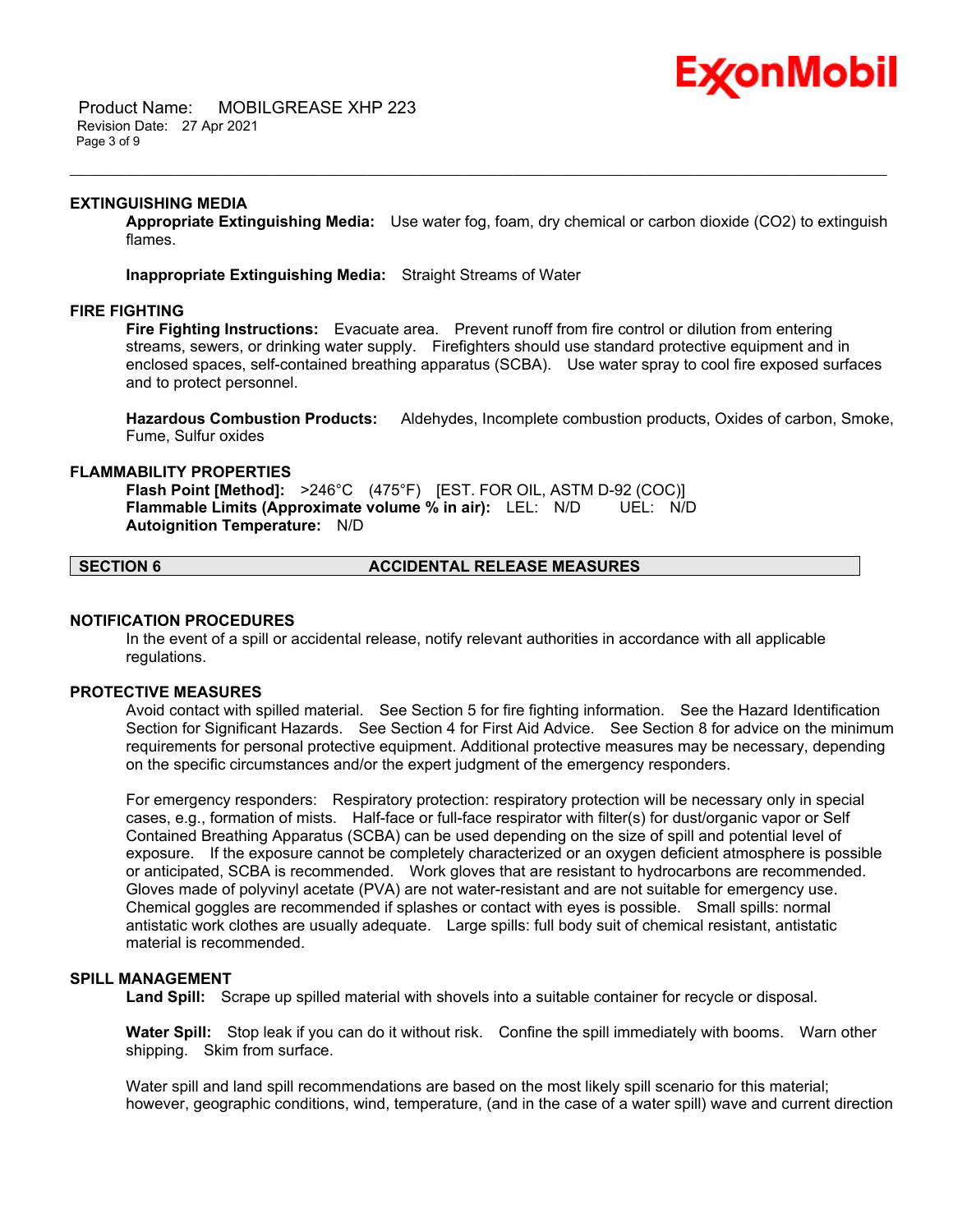

 Product Name: MOBILGREASE XHP 223 Revision Date: 27 Apr 2021 Page 4 of 9

> and speed may greatly influence the appropriate action to be taken. For this reason, local experts should be consulted. Note: Local regulations may prescribe or limit action to be taken.

\_\_\_\_\_\_\_\_\_\_\_\_\_\_\_\_\_\_\_\_\_\_\_\_\_\_\_\_\_\_\_\_\_\_\_\_\_\_\_\_\_\_\_\_\_\_\_\_\_\_\_\_\_\_\_\_\_\_\_\_\_\_\_\_\_\_\_\_\_\_\_\_\_\_\_\_\_\_\_\_\_\_\_\_\_\_\_\_\_\_\_\_\_\_\_\_\_\_\_\_\_\_\_\_\_\_\_\_\_\_\_\_\_\_\_\_\_\_

#### **ENVIRONMENTAL PRECAUTIONS**

Prevent entry into waterways, sewers, basements or confined areas.

#### **SECTION 7 HANDLING AND STORAGE**

## **HANDLING**

Prevent small spills and leakage to avoid slip hazard.

**Static Accumulator:** This material is not a static accumulator.

#### **STORAGE**

Do not store in open or unlabelled containers.

#### **SECTION 8 EXPOSURE CONTROLS / PERSONAL PROTECTION**

NOTE: Limits/standards shown for guidance only. Follow applicable regulations.

#### **ENGINEERING CONTROLS**

The level of protection and types of controls necessary will vary depending upon potential exposure conditions. Control measures to consider:

No special requirements under ordinary conditions of use and with adequate ventilation.

## **PERSONAL PROTECTION**

Personal protective equipment selections vary based on potential exposure conditions such as applications, handling practices, concentration and ventilation. Information on the selection of protective equipment for use with this material, as provided below, is based upon intended, normal usage.

**Respiratory Protection:** If engineering controls do not maintain airborne contaminant concentrations at a level which is adequate to protect worker health, an approved respirator may be appropriate. Respirator selection, use, and maintenance must be in accordance with regulatory requirements, if applicable. Types of respirators to be considered for this material include:

 No protection is ordinarily required under normal conditions of use and with adequate ventilation. **Particulate** 

For high airborne concentrations, use an approved supplied-air respirator, operated in positive pressure mode. Supplied air respirators with an escape bottle may be appropriate when oxygen levels are inadequate, gas/vapor warning properties are poor, or if air purifying filter capacity/rating may be exceeded.

**Hand Protection:** Any specific glove information provided is based on published literature and glove manufacturer data. Glove suitability and breakthrough time will differ depending on the specific use conditions. Contact the glove manufacturer for specific advice on glove selection and breakthrough times for your use conditions. Inspect and replace worn or damaged gloves. The types of gloves to be considered for this material include:

No protection is ordinarily required under normal conditions of use. Nitrile,Viton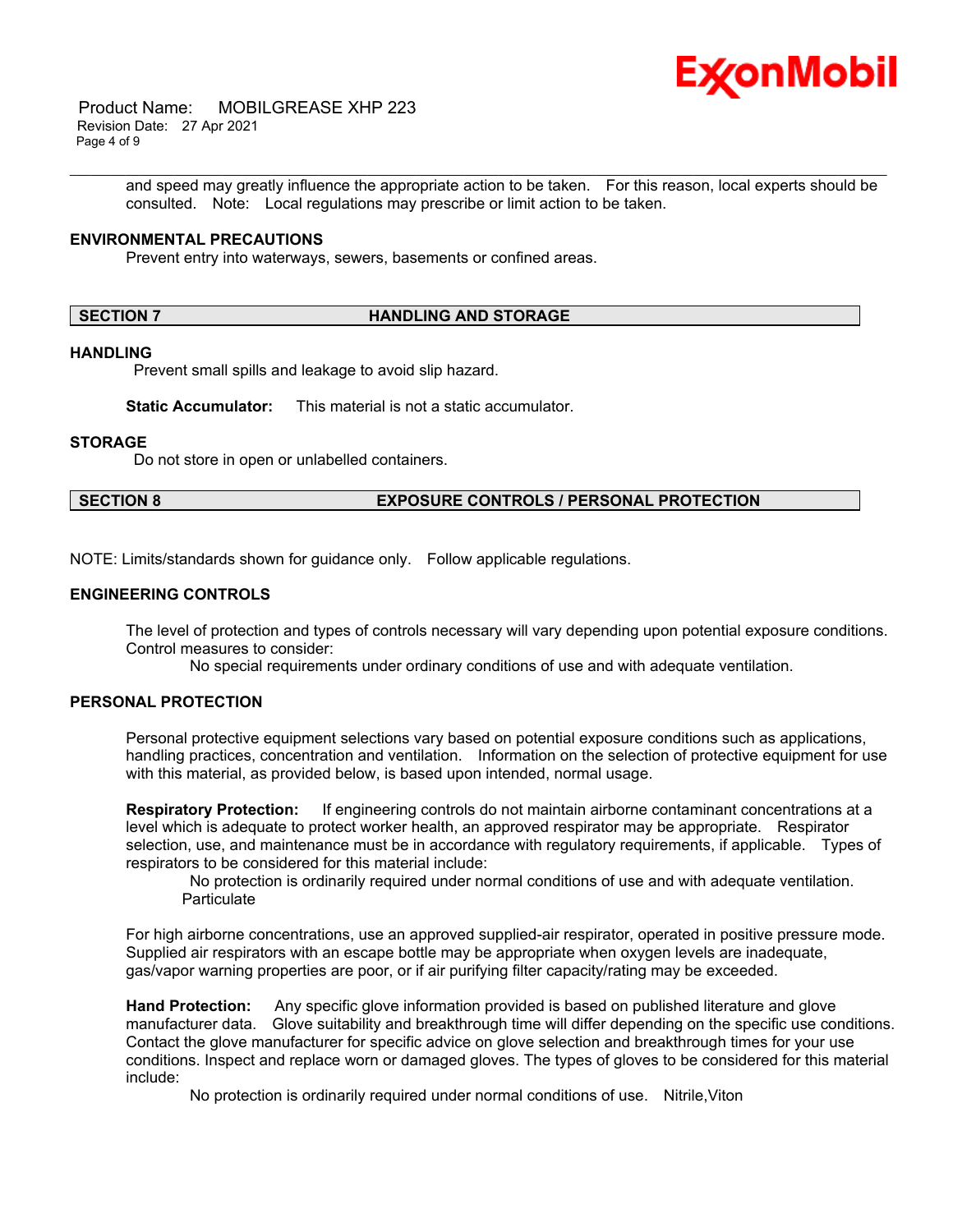

 Product Name: MOBILGREASE XHP 223 Revision Date: 27 Apr 2021 Page 5 of 9

**Eye Protection:** If contact is likely, safety glasses with side shields are recommended.

**Skin and Body Protection:** Any specific clothing information provided is based on published literature or manufacturer data. The types of clothing to be considered for this material include:

\_\_\_\_\_\_\_\_\_\_\_\_\_\_\_\_\_\_\_\_\_\_\_\_\_\_\_\_\_\_\_\_\_\_\_\_\_\_\_\_\_\_\_\_\_\_\_\_\_\_\_\_\_\_\_\_\_\_\_\_\_\_\_\_\_\_\_\_\_\_\_\_\_\_\_\_\_\_\_\_\_\_\_\_\_\_\_\_\_\_\_\_\_\_\_\_\_\_\_\_\_\_\_\_\_\_\_\_\_\_\_\_\_\_\_\_\_\_

 No skin protection is ordinarily required under normal conditions of use. In accordance with good industrial hygiene practices, precautions should be taken to avoid skin contact.

**Specific Hygiene Measures:** Always observe good personal hygiene measures, such as washing after handling the material and before eating, drinking, and/or smoking. Routinely wash work clothing and protective equipment to remove contaminants. Discard contaminated clothing and footwear that cannot be cleaned. Practice good housekeeping.

#### **ENVIRONMENTAL CONTROLS**

 Comply with applicable environmental regulations limiting discharge to air, water and soil. Protect the environment by applying appropriate control measures to prevent or limit emissions.

#### **SECTION 9 PHYSICAL AND CHEMICAL PROPERTIES**

**Note: Physical and chemical properties are provided for safety, health and environmental considerations only and may not fully represent product specifications. Contact the Supplier for additional information.**

#### **GENERAL INFORMATION**

**Physical State:** Solid **Form:** Semi-fluid **Color:** Blue **Odor:** Characteristic **Odor Threshold:** N/D

#### **IMPORTANT HEALTH, SAFETY, AND ENVIRONMENTAL INFORMATION**

**Relative Density (at 15.6 °C):** 0.9 **Flammability (Solid, Gas):** N/A **Flash Point [Method]:** >246°C (475°F) [EST. FOR OIL, ASTM D-92 (COC)] **Flammable Limits (Approximate volume % in air):** LEL: N/D UEL: N/D **Autoignition Temperature:** N/D **Boiling Point / Range:** > 316°C (600°F) [Estimated] **Decomposition Temperature:** N/D **Vapor Density (Air = 1):** N/D **Vapor Pressure:** < 0.013 kPa (0.1 mm Hg) at 20 °C [Estimated] **Evaporation Rate (n-butyl acetate = 1):** N/D **pH:** N/A **Log Pow (n-Octanol/Water Partition Coefficient):** > 3.5 [Estimated] **Solubility in Water:** Negligible **Viscosity:** 220 cSt (220 mm2/sec) at 40 °C **Oxidizing Properties:** See Hazards Identification Section.

### **OTHER INFORMATION**

**Freezing Point:** N/D **Melting Point:** N/D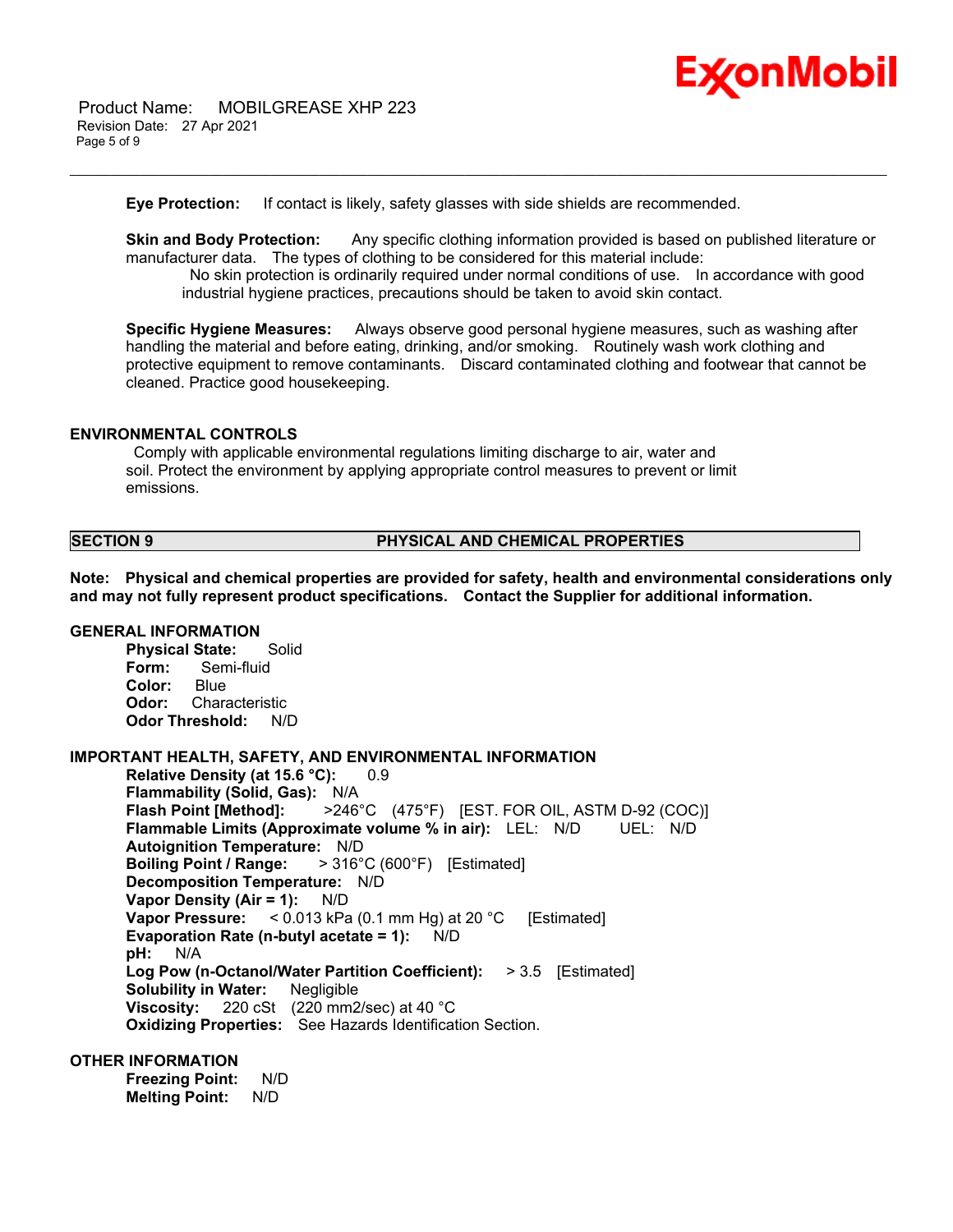

 Product Name: MOBILGREASE XHP 223 Revision Date: 27 Apr 2021 Page 6 of 9

#### **DMSO Extract (mineral oil only), IP-346:** < 3 %wt

NOTE: Most physical properties above are for the oil component in the material.

\_\_\_\_\_\_\_\_\_\_\_\_\_\_\_\_\_\_\_\_\_\_\_\_\_\_\_\_\_\_\_\_\_\_\_\_\_\_\_\_\_\_\_\_\_\_\_\_\_\_\_\_\_\_\_\_\_\_\_\_\_\_\_\_\_\_\_\_\_\_\_\_\_\_\_\_\_\_\_\_\_\_\_\_\_\_\_\_\_\_\_\_\_\_\_\_\_\_\_\_\_\_\_\_\_\_\_\_\_\_\_\_\_\_\_\_\_\_

#### **SECTION 10 STABILITY AND REACTIVITY**

**STABILITY:** Material is stable under normal conditions.

**CONDITIONS TO AVOID:** Excessive heat. High energy sources of ignition.

**MATERIALS TO AVOID:** Strong oxidizers

**HAZARDOUS DECOMPOSITION PRODUCTS:** Material does not decompose at ambient temperatures.

**POSSIBILITY OF HAZARDOUS REACTIONS:** Hazardous polymerization will not occur.

## **SECTION 11 TOXICOLOGICAL INFORMATION**

#### **INFORMATION ON TOXICOLOGICAL EFFECTS**

| <b>Hazard Class</b>                                               | <b>Conclusion / Remarks</b>                                                                        |
|-------------------------------------------------------------------|----------------------------------------------------------------------------------------------------|
| <b>Inhalation</b>                                                 |                                                                                                    |
| Acute Toxicity: No end point data for<br>lmaterial.               | Minimally Toxic. Based on assessment of the components.                                            |
| Irritation: No end point data for material.                       | Negligible hazard at ambient/normal handling temperatures.                                         |
| Ingestion                                                         |                                                                                                    |
| Acute Toxicity: No end point data for<br>lmaterial.               | Minimally Toxic. Based on assessment of the components.                                            |
| <b>Skin</b>                                                       |                                                                                                    |
| Acute Toxicity: No end point data for<br>lmaterial.               | Minimally Toxic. Based on assessment of the components.                                            |
| Skin Corrosion/Irritation: No end point data<br>lfor material.    | Negligible irritation to skin at ambient temperatures. Based on<br>assessment of the components.   |
| <b>Eye</b>                                                        |                                                                                                    |
| Serious Eye Damage/Irritation: No end point<br>data for material. | May cause mild, short-lasting discomfort to eyes. Based on<br>assessment of the components.        |
| <b>Sensitization</b>                                              |                                                                                                    |
| Respiratory Sensitization: No end point data<br>lfor material.    | Not expected to be a respiratory sensitizer.                                                       |
| Skin Sensitization: No end point data for<br>lmaterial.           | Not expected to be a skin sensitizer. Based on assessment of the<br>components.                    |
| Aspiration: Data available.                                       | Not expected to be an aspiration hazard. Based on physico-<br>chemical properties of the material. |
| Germ Cell Mutagenicity: No end point data<br>lfor material.       | Not expected to be a germ cell mutagen. Based on assessment of<br>the components.                  |
| Carcinogenicity: No end point data for<br>material.               | Not expected to cause cancer. Based on assessment of the<br>components.                            |
| Reproductive Toxicity: No end point data<br>for material.         | Not expected to be a reproductive toxicant. Based on assessment<br>of the components.              |
| Lactation: No end point data for material.                        | Not expected to cause harm to breast-fed children.                                                 |
| <b>Specific Target Organ Toxicity (STOT)</b>                      |                                                                                                    |
| Single Exposure: No end point data for                            | Not expected to cause organ damage from a single exposure.                                         |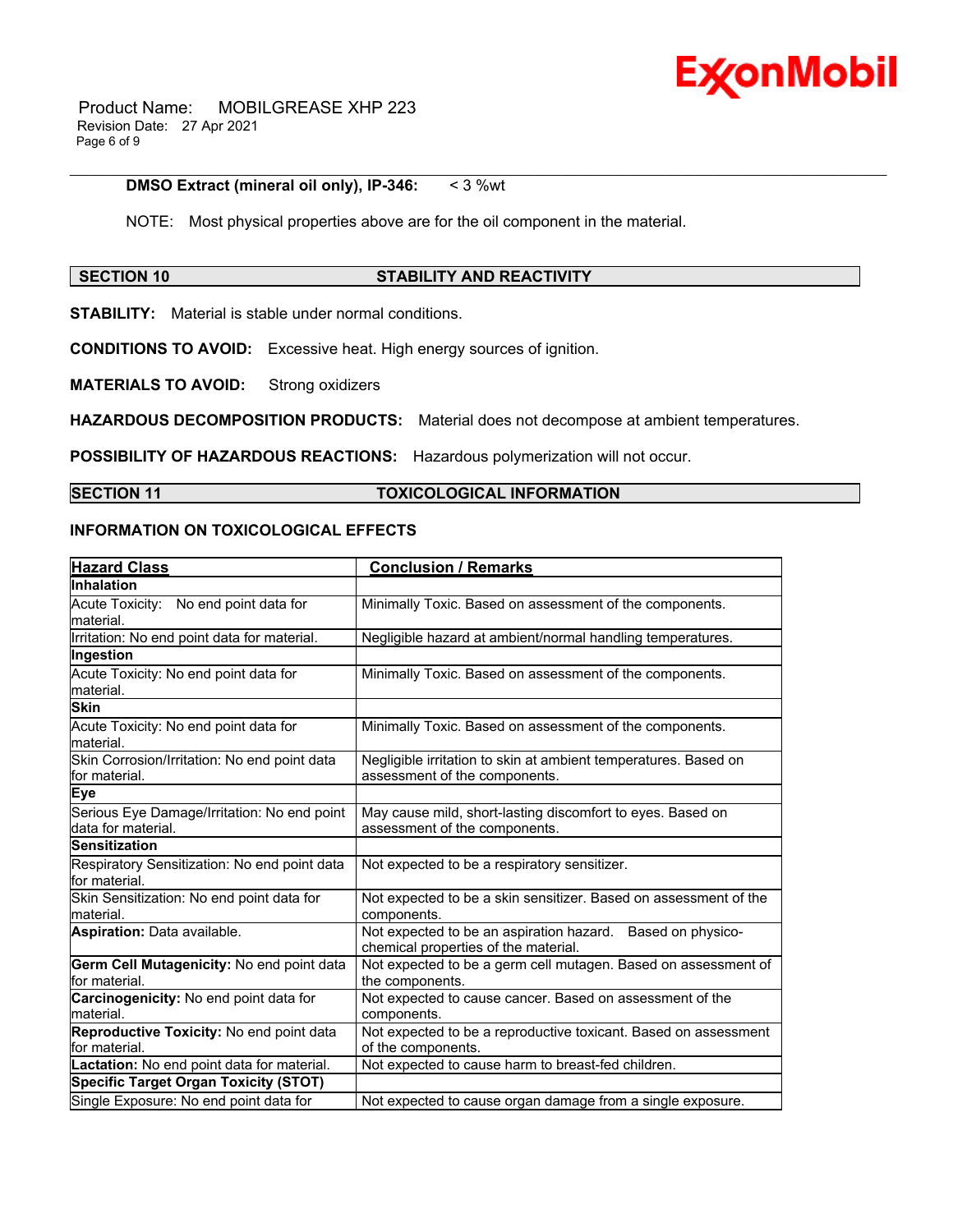

 Product Name: MOBILGREASE XHP 223 Revision Date: 27 Apr 2021 Page 7 of 9

| material.                                |                                                               |
|------------------------------------------|---------------------------------------------------------------|
| Repeated Exposure: No end point data for | Not expected to cause organ damage from prolonged or repeated |
| material.                                | exposure. Based on assessment of the components.              |

#### **OTHER INFORMATION**

#### **Contains:**

Base oil severely refined: Not carcinogenic in animal studies. Representative material passes IP-346, Modified Ames test, and/or other screening tests. Dermal and inhalation studies showed minimal effects; lung non-specific infiltration of immune cells, oil deposition and minimal granuloma formation. Not sensitizing in test animals.

#### **IARC Classification:**

**The following ingredients are cited on the lists below:** None.

|              | --REGULATORY LISTS SEARCHED-- |              |
|--------------|-------------------------------|--------------|
| $1 = IARC 1$ | $2 = IARC 2A$                 | $3 = IARC2B$ |

| <b>ECOLOGICAL INFORMATION</b><br><b>SECTION 12</b> |  |
|----------------------------------------------------|--|
|----------------------------------------------------|--|

 The information given is based on data for the material, components of the material, or for similar materials, through the application of bridging principals.

#### **ECOTOXICITY**

Material -- Not expected to be harmful to aquatic organisms.

#### **MOBILITY**

 Base oil component -- Low solubility and floats and is expected to migrate from water to the land. Expected to partition to sediment and wastewater solids.

#### **PERSISTENCE AND DEGRADABILITY**

#### **Biodegradation:**

Base oil component -- Expected to be inherently biodegradable

#### **BIOACCUMULATION POTENTIAL**

 Base oil component -- Has the potential to bioaccumulate, however metabolism or physical properties may reduce the bioconcentration or limit bioavailability.

#### **SECTION 13 DISPOSAL CONSIDERATIONS**

Disposal recommendations based on material as supplied. Disposal must be in accordance with current applicable laws and regulations, and material characteristics at time of disposal.

#### **DISPOSAL RECOMMENDATIONS**

 Product is suitable for burning in an enclosed controlled burner for fuel value or disposal by supervised incineration at very high temperatures to prevent formation of undesirable combustion products.

**Empty Container Warning** Empty Container Warning (where applicable): Empty containers may contain residue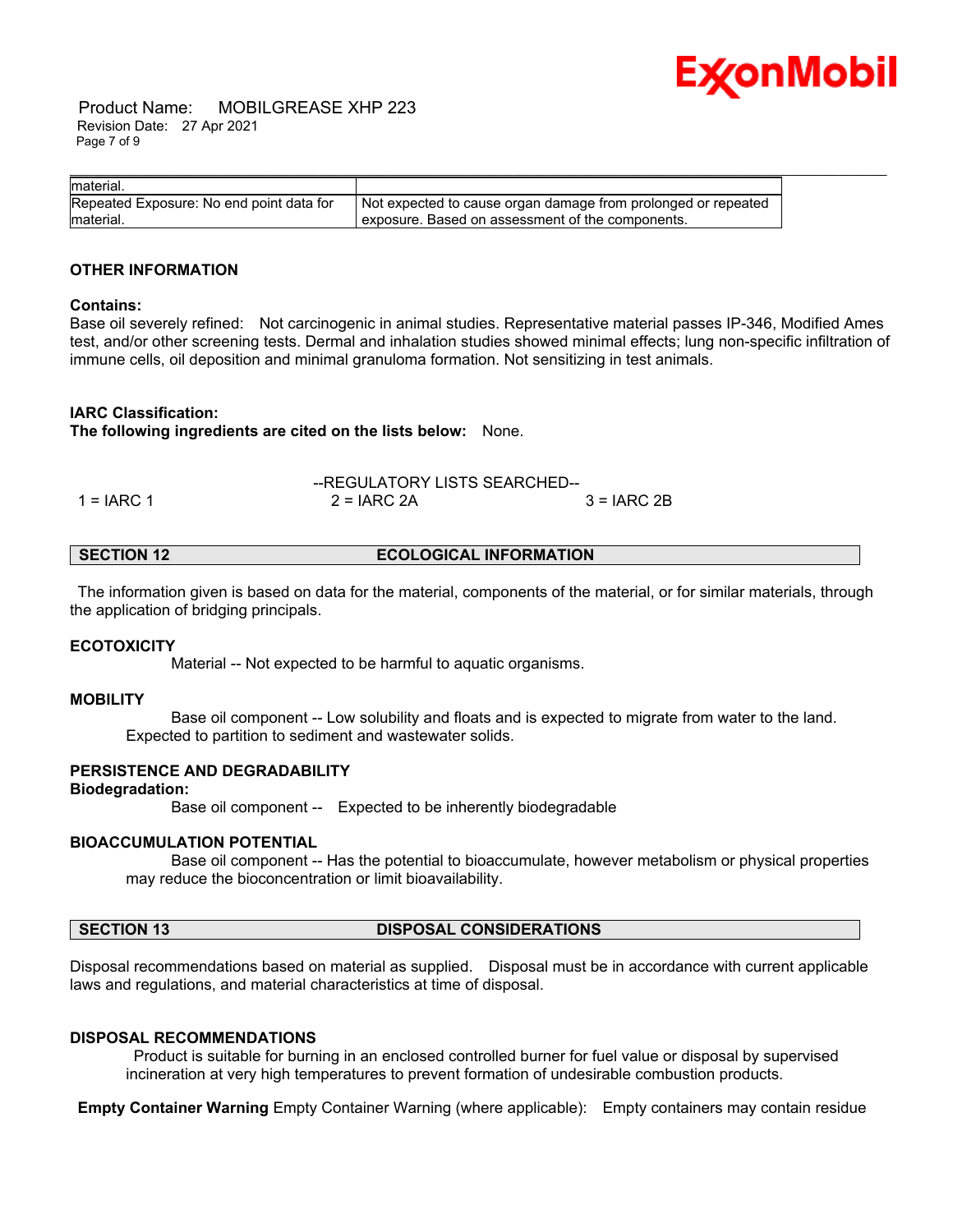

 Product Name: MOBILGREASE XHP 223 Revision Date: 27 Apr 2021 Page 8 of 9

\_\_\_\_\_\_\_\_\_\_\_\_\_\_\_\_\_\_\_\_\_\_\_\_\_\_\_\_\_\_\_\_\_\_\_\_\_\_\_\_\_\_\_\_\_\_\_\_\_\_\_\_\_\_\_\_\_\_\_\_\_\_\_\_\_\_\_\_\_\_\_\_\_\_\_\_\_\_\_\_\_\_\_\_\_\_\_\_\_\_\_\_\_\_\_\_\_\_\_\_\_\_\_\_\_\_\_\_\_\_\_\_\_\_\_\_\_\_ and can be dangerous. Do not attempt to refill or clean containers without proper instructions. Empty drums should be completely drained and safely stored until appropriately reconditioned or disposed. Empty containers should be taken for recycling, recovery, or disposal through suitably qualified or licensed contractor and in accordance with governmental regulations. DO NOT PRESSURISE, CUT, WELD, BRAZE, SOLDER, DRILL, GRIND, OR EXPOSE SUCH CONTAINERS TO HEAT, FLAME, SPARKS, STATIC ELECTRICITY, OR OTHER SOURCES OF IGNITION. THEY MAY EXPLODE AND CAUSE INJURY OR DEATH.

#### **SECTION 14 TRANSPORT INFORMATION**

**LAND** : Not Regulated for Land Transport

**SEA (IMDG):** Not Regulated for Sea Transport according to IMDG-Code

**Marine Pollutant:** No

**AIR (IATA):** Not Regulated for Air Transport

#### **SECTION 15 REGULATORY INFORMATION**

This material is not considered hazardous according to the Law on Chemicals.

#### **REGULATORY STATUS AND APPLICABLE LAWS AND REGULATIONS**

**Listed or exempt from listing/notification on the following chemical inventories :**  AIIC, DSL, ENCS, IECSC, ISHL, KECI, PICCS, TCSI, TSCA

#### **SECTION 16 OTHER INFORMATION**

**N/D = Not determined, N/A = Not applicable**

**KEY TO THE H-CODES CONTAINED IN SECTION 3 OF THIS DOCUMENT (for information only):**

H315: Causes skin irritation; Skin Corr/Irritation, Cat 2

H316: Causes mild skin irritation; Skin Corr/Irritation, Cat 3

H318: Causes serious eye damage; Serious Eye Damage/Irr, Cat 1

H401: Toxic to aquatic life; Acute Env Tox, Cat 2

H402: Harmful to aquatic life; Acute Env Tox, Cat 3

H411: Toxic to aquatic life with long lasting effects; Chronic Env Tox, Cat 2

H412: Harmful to aquatic life with long lasting effects; Chronic Env Tox, Cat 3

#### **THIS SAFETY DATA SHEET CONTAINS THE FOLLOWING REVISIONS:**

EQUATOR COMPANY LIMITED: Section 01: Supplier Mailing Address information was modified.

Nam Giang Commercial Service Co., Ltd): Section 01: Supplier Mailing Address information was modified.

PAN International Petroleum Joint Stock Company: Section 01: Supplier Mailing Address information was modified.

Composition: Component Table information was modified.

Section 08: Exposure Limits Table information was deleted.

Section 08: Respiratory CEN Standards - AP information was added.

Section 09: Relative Density information was modified.